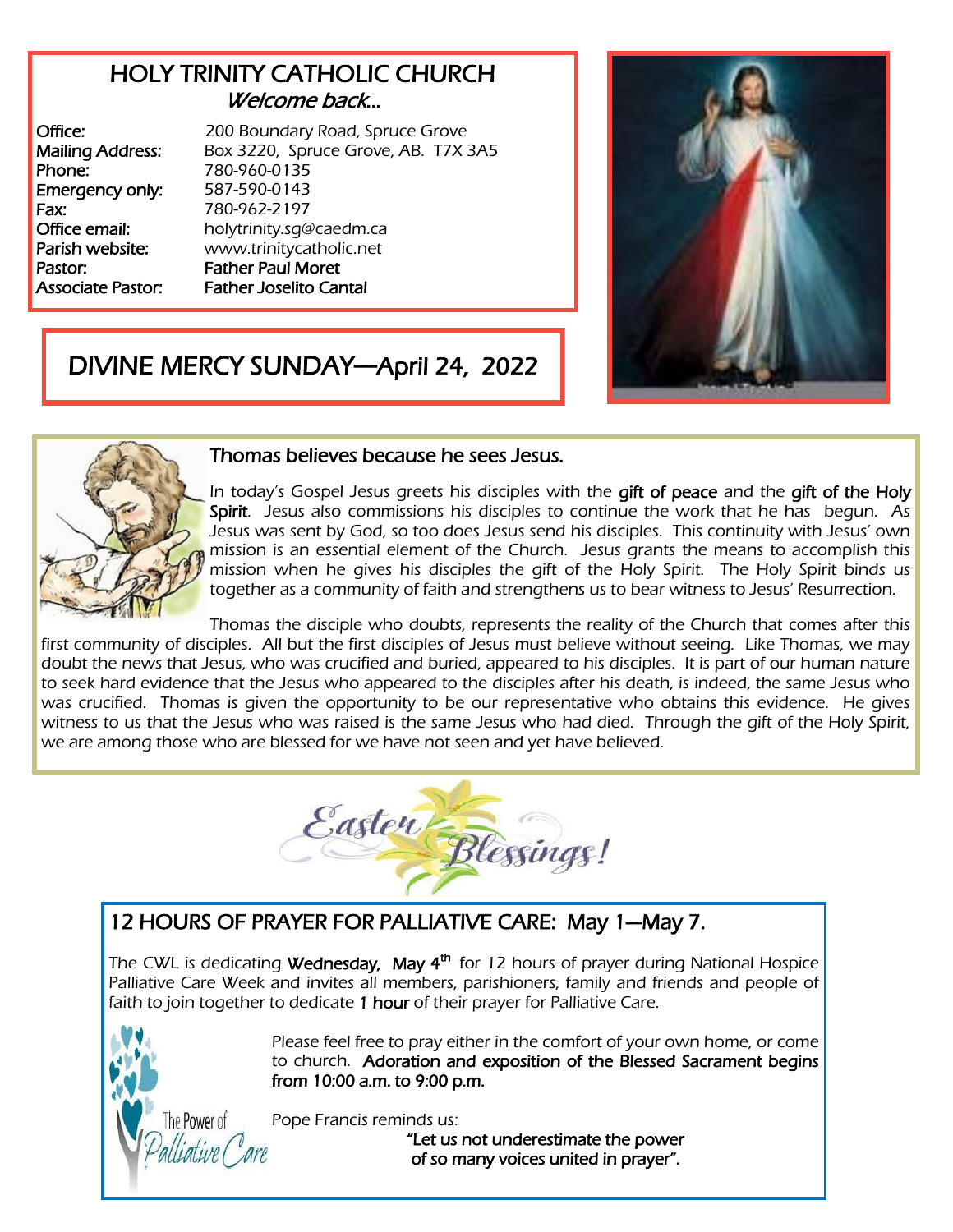# MASS TIMES and WEEK AT A GLANCE:

MAIN FLOOR: OL-Our Lady's Meeting Room; SJ—St. Joseph Meeting Room; L—Library; C—Church; Chpl.—Chapel; BR—Board Room. **UPSTAIRS:** KC-Knights of Columbus Room; MD—Martin de Porres Room; KR—Kateri Common Room; UK—Upstairs Kitchen; CR—Class Room; AR—all rooms upstairs excluding the KC Room.

LELUIA!

Monday April 25 9:30 am Mass

Tuesday April 26 1:30 pm Photos—H 5:30—6:15 pm Confessions 6:30 pm Mass 7:00 pm Choir—C

Wednesday April 27 9:30 am Mass

#### (Adoration until 9:00 pm)

1:00 pm Small Christian Communities—L 1:30 pm Photos—H 6:30 pm RCIC—KR 7:00 pm Music Ministry Mtg.—L

#### Thursday April 28

9:30 am Mass 10:00 am Quilters—KC 1:30 pm Photos—H 6:00 pm Music—C 7:00 pm Choir—C 7:00 pm RCIA—OL

#### Friday April 29 9:30 am Mass

(Adoration and confessions until 11:00) Men of Integrity—C, H

10:00 am Healing Shawls—MD 1:30 pm Photos—MD 7:00 pm Youth Leader Mtg.—KC

Saturday April 30

Men of Integrity—C, H 8:30 am Photos—MD 4:00—4:45 pm Confessions 5:00 pm 6:00 pm Consecration—C

# Sunday May 1

9:00 and 11:00 am Masses 10:30 am Rosary—OL 2:00 pm First Holy Communion 6:00 pm Mass



CWL—PARKLAND HOLY TRINITY COUNCIL:

For more information contact Mariette Huot at 780-691-4194.

To complete our poster, we have the social aspect of our group. You will see our ladies supporting and developing relationships with each other. Overall, what does CWL do? We gather to pray, act on social justice issues, and develop closer relationships, for God, our homes and our country.

Feast of Our Lady of Good Counsel: Please come celebrate with us on Tuesday, April 26 following the 6:30 pm Mass. Refreshments and cake will be served.

CWL Bake Sale: On May 7 and 8 the CWL will be hosting a bake sale. Proceeds will go towards our Lenten project. In co-operation with the Pioneers' Quilters group we are hoping to provide quilts for Jessie's House. More information to follow.

Healing Shawls meet on Fridays at 10:00 am. Come and join us!

Don't forget to visit our website for more news/reflections and more! ""Fight all your battles with prayer. You will always win."

# SYNOD UPATE:



How to provide your feedback to the Synod: 1. Scan this QRS code that will take you directly to the online survey:



2. Use this web address to take you directly to the online survey: [https://is.gd/edmonton\\_synod](https://is.gd/edmonton_synod)

- 3. Go the Archdiocese of Edmonton Web page:
	- a. Click on the Archbishop tab on the Top of the page and select "Synod" from the drop-down menu.
	- b. Click on the light blue text box "Submit Your Feedback"

For more information:

Matt Meeuwissen [mattwork@telus.net](mailto:mattwork@telus.net) Phone 780-960-4789 Tracey O'Neill **traceyoneill@shaw.ca** Phone 780-718-8658

# KNIGHTS OF COLUMBUS—HOLY TRINITY COUNCIL:

For more information contact Ben Beil at 780-915-6123. Membership [kofc.org/JoinUs](https://kofc.org/JoinUs)

#### **20th Anniversary Parish Pictorial Directory...** Church Photo pirectory



The Holy Trinity Directory photo sessions started up this past week and are continuing this week. Please check online or call the coordinators for possible last

minute appointments for this week. There are still plenty of appointments available in June.

- $\Rightarrow$  One Free Parish Directory & 8x10 Portrait per family.
- $\Rightarrow$  Opportunity to purchase studio-quality portraits at competitive prices (no obligation).



 $\Rightarrow$  Book via https://trinitycatholic.net\_or, call the Coordinators Roy & Sarah 780-868-8850.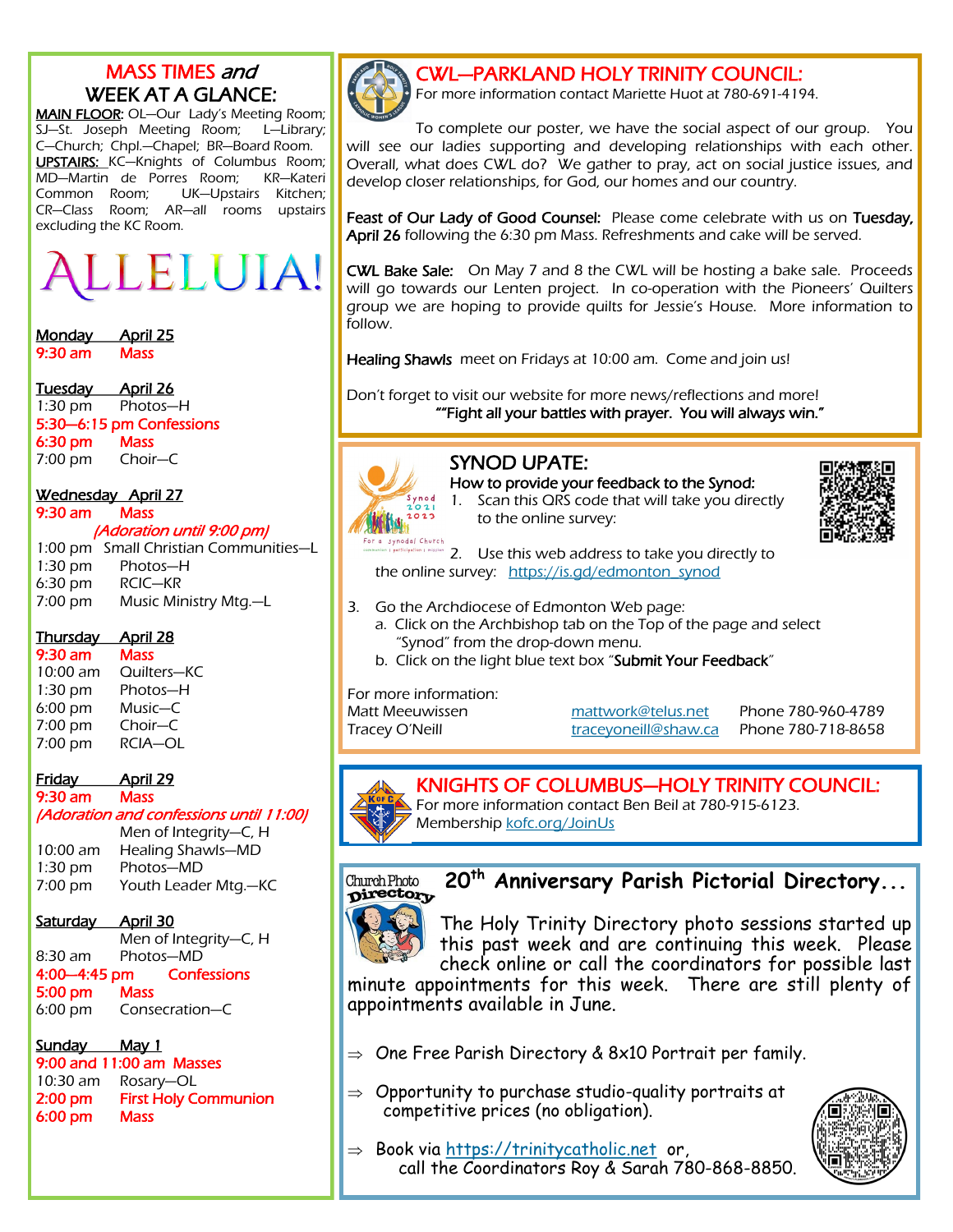

### FIRST COMMUNION:

<https://www.trinitycatholic.net/1st-communion/>

First Communion Masses: Sunday, May 1 at 2:00 pm Sunday, May 15 at 2:00 pm



#### CONFIRMATION:

<https://www.trinitycatholic.net/confirmation/> Session 5 is now open. There are NO workbook

pages for this session. Confirmands can work on their Volunteer Project and letters to their Sponsor(s) and

Father Paul.

Beginning in May, you will see a "construction zone" around Holy Trinity. We will be in the process of re-shingling the roof of our church. And, of course, this comes with a price tag of approximately \$209,000.00—but, because of your generosity and prudent expense



management, we have the money set aside for payment. THANK YOU!!

### CONSECRATION to our BLESSED MOTHER:



Upcoming sessions: Saturday, April 23 and April 30 at 6:00 pm Saturday, May 7 at 6:00 pm Friday, May 13 7:00 pm - the Consecration

O Blood and Water which gushed forth from the Heart of Jesus as a font of Mercy for us,

> **I TRUST IN YOU.** Amen.

# MEN of INTEGRITY CONFERENCE

Lead by Example! Into the Light!

| Date:<br>Locale: | April 29-30<br>Friday: 5:30-10:00 pm<br>Saturday: 7:30 am-4:00 pm<br><b>Holy Trinity Parish</b> |
|------------------|-------------------------------------------------------------------------------------------------|
| Speakers:        | Archbishop Richard Smith<br>Andre Regnier and Father Paul Moret                                 |
| Registration:    | Early bird \$50./man and \$40./student<br>April 25 Registration:<br>\$60./man and \$50./student |
| Online:          | www.catholicfamilyministries.com<br>or call 780-934-2202                                        |

"The light shines in the darkness, and the darkness has not overcome it" John 1:15

# HOLY TRINITY YOUTH:

7:00 pm. Please keep all the youth of our parish in your prayers throughout the Easter season! We'll be staring a new program. You can follow our youth group on Instagram @htcpyouth

For more information please contact: Desiree Augustyn [htcpyouth@gmail.com](mailto:htcpyouth@gmail.com) or call 780-237-3774.

Our next youth night will be Friday, April 22 at

## MARRIAGE PREPARATION COURSE:



Our next Marriage Preparation course will take place at Holy Trinity Catholic Church on May 7, 14 & 15. To register call the office 780-960-0135 or print off a registration form from the website at <https://trinitycatholic.net/marriage/>

### CALLED TO PROTECT ZOOM WORKSHOP:

The next "Safe Environment and Abuse Prevention" training session, "Called to Protect", by zoom, is scheduled for Tuesday, May 3<sup>rd</sup> from 7:00 to 9:30 p.m. This is a requirement for all volunteers and employees in the Archdiocese 18 years and older. To register please call Brad or Bernie Watters at 780-963-1167 or email them at [b.watters@outlook.com](mailto:b.watters@outlook.com) prior to Friday, April 29.

#### CHILDREN'S LITURGY:

Children's Liturgy takes place at the 9:00 & 11:00 am Masses. Please note the plexiglass church is now back in the sanctuary. Monies raised are donated to the Holy Childhood Association,



which are then directed towards self-help programs involving the building of schools and mother and child health centers, the provision of health, medicines and nutrition services, school fees and teaching and learning resources in countries with urgent need.



MARCH FOR LIFE Thursday, May 12<sup>th</sup>

If you have ever attended a MARCH FOR LIFE you know that it's a privilege to join in with a

crowd of people who are standing up in our culture, boldly proclaiming that every life matters.

Holy Trinity Parish is hoping to secure a bus for this event.

SAVE THE DATE! More information to follow.

# BAPTISM:

Please call the office for more information.

# MARRIAGE:

Couples are asked to give a minimum of six months notice of the intended date of their wedding. Please contact the office prior to setting the wedding date.